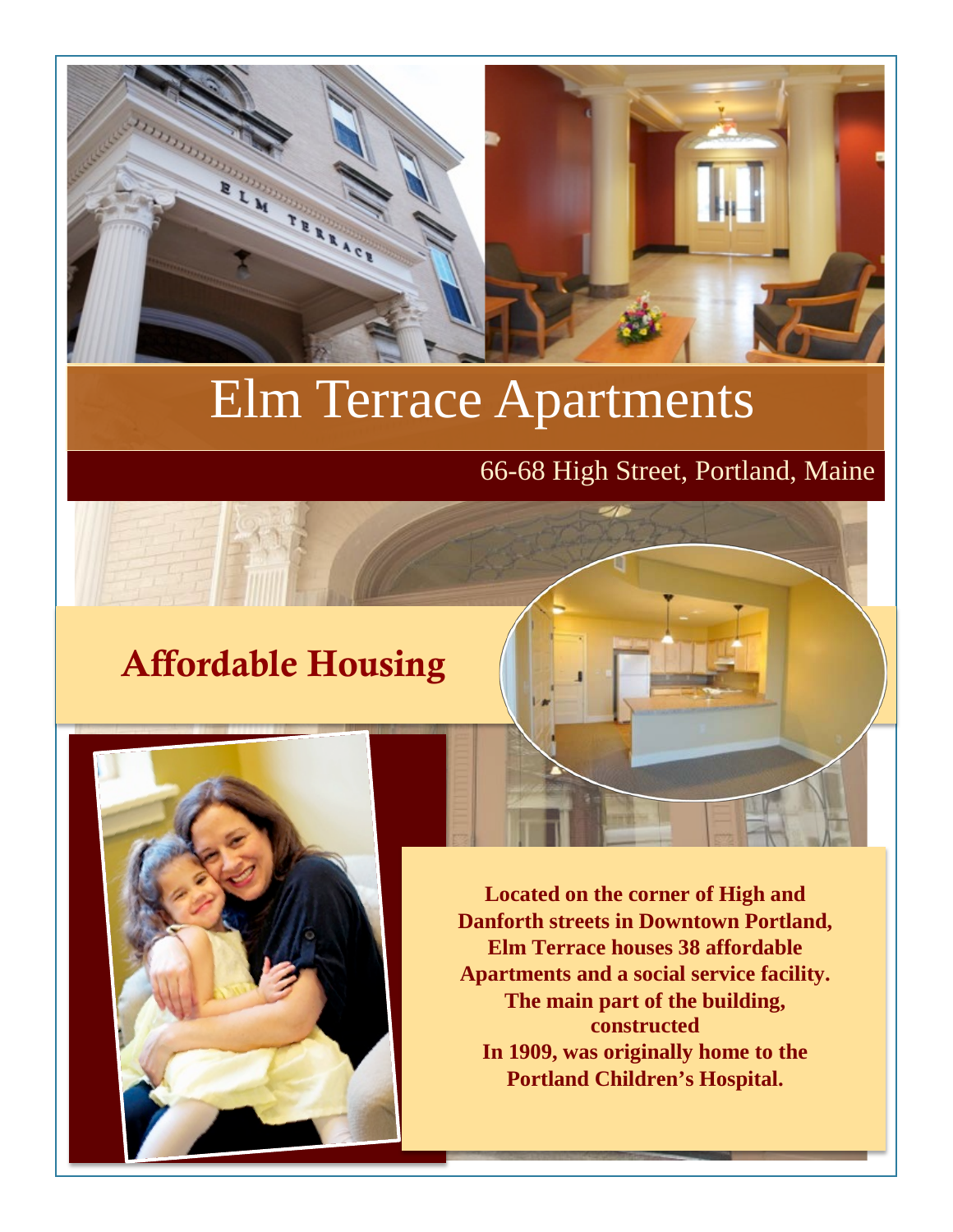## Job Creation

Renovation and construction of Elm Terrace apartments resulted in the creation of nearly 400 jobs for local workers, bringing well-paid opportunities to industries hit hard during the economic downturn.

#### Local Workers Company – Workmen

Eastern Excavation—13 Abatement Professionals—25 Gorham Fence—5 HA Stone Fencing—3 HB Fleming—7 RH Contracting—9 AP Concrete—8 Jewett Construction—5 Standard Waterproofing, Inc.—6 Rocco Leo Masonry—14 Standfast Forgeworks—2 Novel Iron—8 Charles Leonard Steel—12 LMC Light Iron—5 Hamilton Builders—10 Pond Cove Millwork co., Inc.—14 Builders Insulation—15 New England Fireproofing—3 Roof Systems of Maine—21 Kamco—5

Ranor Mechanical—25 Dean & Allyn Fire Protection—11 BH Milliken Electric—9 Bagala Window—3 Porter Building Systems—28 Design Acoustics—3 PDQ Door—2 Portland Glass—3 Salmon Falls Landscaping—7 Welch Stencil—2 Sampson & Company Plaster—4 Harmac Rebar—2 Merchants Cleaning—5 Wright-Ryan—28 Paul White Tile—23 Wan De Graaf Painting—11 E. Carrier Shelving—5 Pine State Elevator—5 JFR Construction—2 Godin Drywall—26



### LEED Certification

The Rehabilitation and new construction project at Elm Terrace has been certified by the U.S. Green Building Council (USGBC) and achieved Leadership in Energy and Environmental Design (LEED) Platinum Certification.

Elm Terrace is the first affordable multifamily, historic restoration project in Maine to be certified LEED Platinum by the USGBC. The apartments will be nearly 40% more energy efficient than the typical multifamily apartment building.

The entire rehabilitation and new construction system was planned from the outset to be both efficient and durable. Panelized, locally sourced wood wall framing in the addition minimizes waste, and all construction waste was pre-sorted for the most efficient recycling and disposal procedures. More than 60% of construction waste was recycled.



## Historic Renovation

The building is listed on the National Register of Historic Places for its important place in medical history, and also as a notable example of early 20th century Colonial Revival style architecture.

In its rehabilitation, CHOM retained as many historical features as possible, including historic windows, a central slate staircase, terrazzo floors, and plaster moldings. CHOM not only rehabilitated and preserved these features of the existing historic building, but also kept these materials out of the waste stream.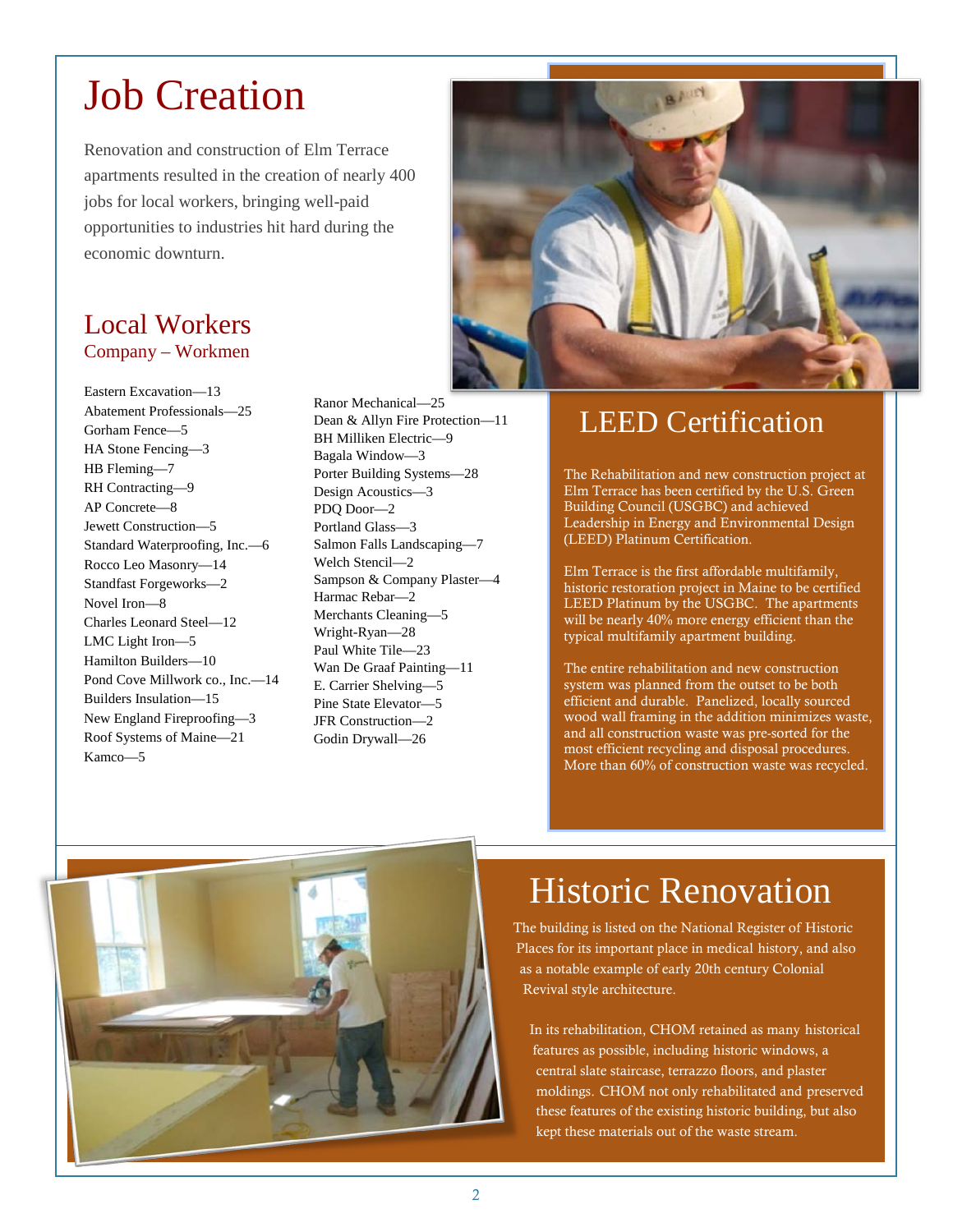# Mercy

### Partnerships

CHOM partnered with Mercy Health System bringing the McAuley Residence - a 25 year old successful program serving vulnerable populations – to the residents of Elm Terrace.

 $\Box$ 

The McAuley Residence is a unique and comprehensive supportive program for 15 individuals (and their children) who have faced significant challenges. Services in the McAuley Residence are wide-ranging and broadly collaborative, and they include support from traditional community providers such as Crossroads and the Opportunity Alliance, and nontraditional support such private banks helping with money management education and nutrition and meal preparation experts teaching weekly classes.

There are about 15 different whole life supports that complement wellness and promote long term stability. Since the McAuley Residence is a two-year program, every year Elm Terrace can expect to pull about 7-8 more people from vulnerability to permanent stability through this intensive collaborative intervention.